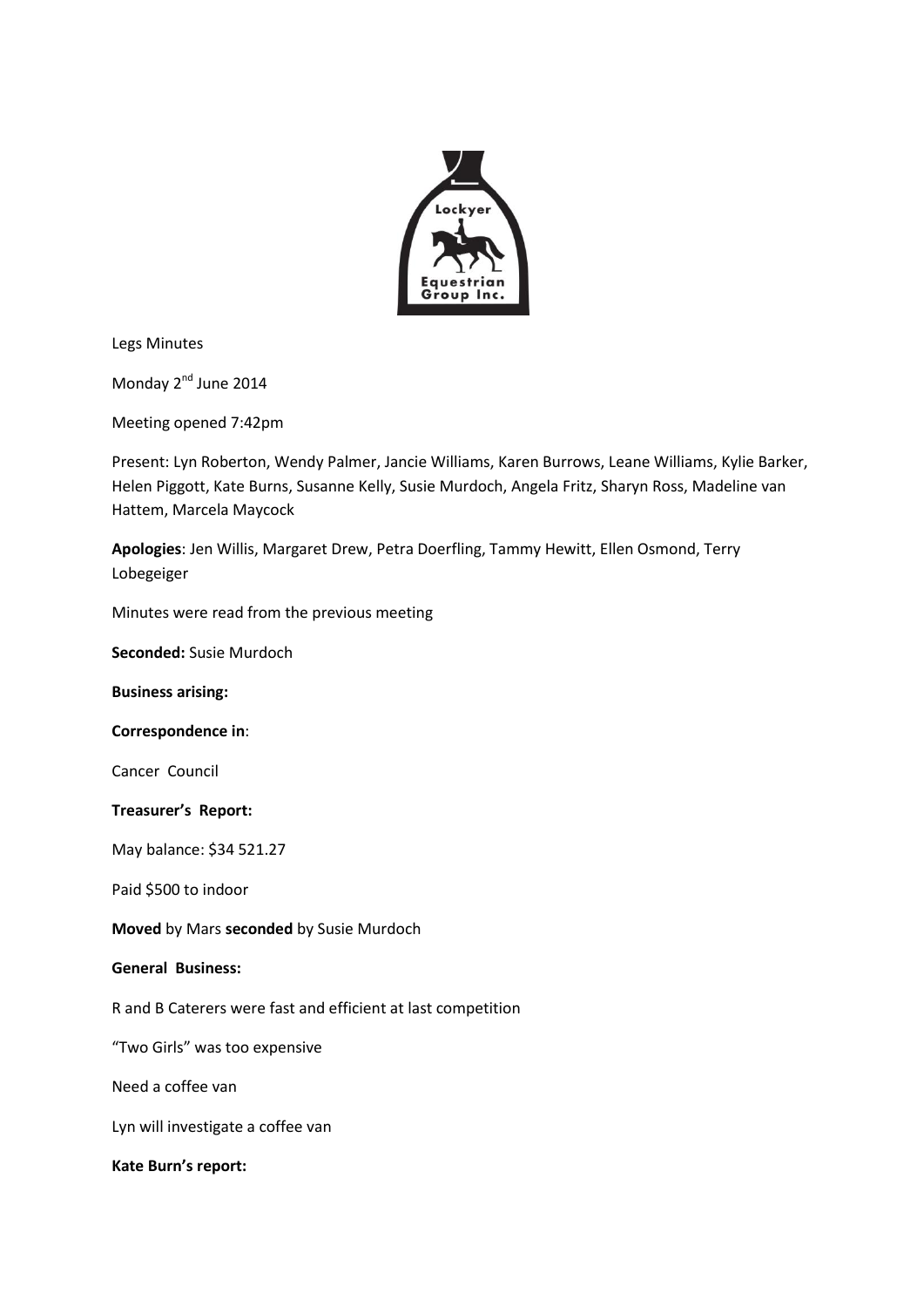Sausage sizzle was a bit slow made \$182 – net profit \$82

A big thank you to the members who helped with this.

Rest of soft drinks will be sold over the weekend

Raffle made \$205

Horse Deals have sent merchandise

Marcella's husband can speak to Bunnings for a wheel barrow offer

Kate has proposed that money from sausage sizzle goes towards a prize for Audie Mansfield

Wendy Palmer **seconded** it and it was **carried**

Kate wants a good rug for a prize

**Sharon Ross's report**: She has sent a timetable out and there is a need to arrange the lights for Saturday in the arena.

Need to make arrangements to pay Gary Lung

Lyn wants coolabags to be used for judges' lunches

Looking at possible dates for Ribbleton lady.

September – Sharyn Ross will organise a clinic that month

**Karen Burrow's report**: sales of the books are going slowly – she will be there on Sunday – she gave an example of how the books do save money

## **General Business:**

Marcella suggested only horses and riders are allowed out onto arena – callers, runners, video people, too – check with gear check – Lyn said people have to use common sense.

Janice suggested that a set of rules be placed at arena/track entrance

Wendy said she had placed safety procedures in newsletter

Competitors need bridle numbers when competing

Marcela and Janifer want to run the next big competition as official, participant, members.

Marcela wants to know if our club wants to purchase a portable round yard and place it up near the wash bay – will give competitors somewhere to lunge their horses.

Marcela suggested a strip of sand be placed on the ground between the indoor arena and the main pavilion. However, other members said that that is where the cattle are shown. She is going to approach Cam about these things. Lyn suggested someone go to a show meeting to find out if the club can put up a portable round yard. Kate found out that the club would need to make an application to Gatton Council.